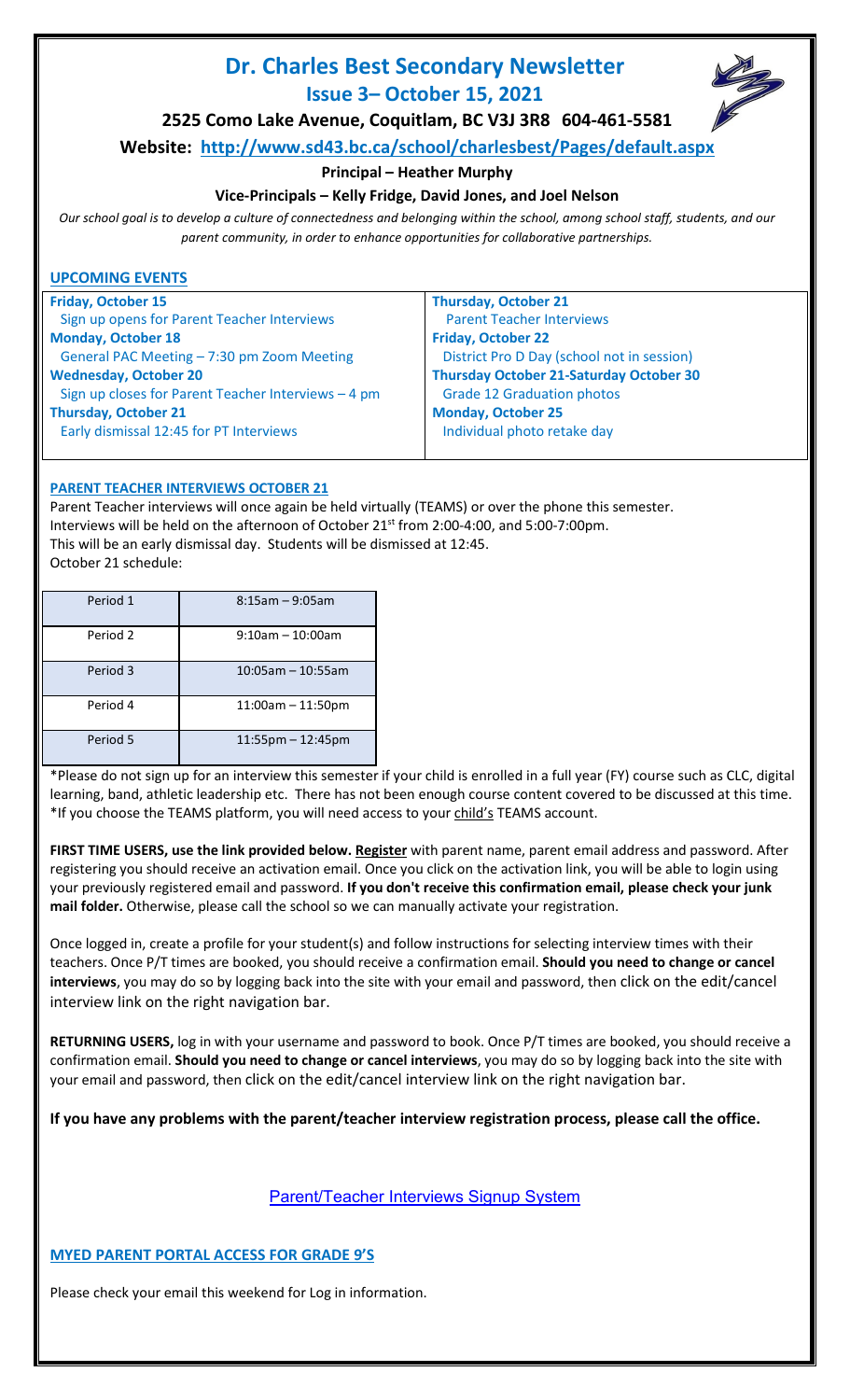# **IMMUNIZATION INFORMATION FOR GRADES 9 & 10**

Grade 9 and 10 immunizations will take place this year at Charles Best. Our confirmed dates are:

Grade 9: Feb 22/2022 (Tue) & Feb 23/2022 (Wed)

Grade 10: Feb 4/2022 (Fri) & Feb 7/2022 (Mon)

Two to three weeks before the date(s) above, the school will receive immunization consent forms that will be distributed to the students during their block 2 class. If your child does not have a block 2 class they are to come to the office to pick up their form. Student will be expected to return their form prior to the immunization day, date TBD. The Tri-city Public Health staff will follow COVID-19 safety processes when delivering immunizations and interacting with school staff and students. International students staying for 6 months or greater will be offered immunizations at the school.

\*\*Please note, the COVID-19 vaccine **will not** be provided as part of the Grade 9 and 10 immunization program.

#### **NUMERACY 10, LITERACY 10, & LITERACY 12 ASSESSMENTS**

As part of the graduation requirements, students in the **[B.C. Graduation Program](https://www2.gov.bc.ca/gov/content/education-training/k-12/support/graduation)** will complete three provincial assessments. These assessments focus on the demonstration and application of **numeracy** and **literacy.** Any students in grade 11 or 12 who have not written the Literacy 10 or Numeracy 10 assessment will have the opportunity to write the Numeracy assessment on Nov 1<sup>st</sup> in the library. Students who have not written the Literacy 10 assessment will be able to write the assessment Nov 2<sup>nd</sup> in the library. Lastly, any student in grade 12 who plans on graduating early will need to write the Literacy 12 assessment Nov 2<sup>nd</sup> in the library. Assessments will start at 8 am and students have 3 hours to complete the assessment. An email will be sent to these students through their school email account from their counsellor, however, if they do not receive an email, they will need to register for the assessment with Ms. Thibault in the main office. Students who completed a Math 10 course last year as a grade 9 or during summer school can also register at this time.

For helpful information to prepare for the:

Numeracy 10 assessment visit

<https://curriculum.gov.bc.ca/provincial/grade-10-numeracy-assessment>

For Literacy 10

<https://curriculum.gov.bc.ca/provincial/grade-10-literacy-assessment> For Literacy 12

<https://curriculum.gov.bc.ca/provincial/grade-12-literacy-assessment>

• For students completing Math 10, English 10, English 12 or Francais Langue 12 classes in semester one they will be scheduled to write the week of January  $24<sup>th</sup>$  – January  $28<sup>th</sup>$ .

Any questions can be directed to Mr. Jones, Vice Principal. diones@sd43.bc.ca

## **DR. CHARLES BEST ATHLETICS UPDATE**

After a seventeen month lay-off sports are back up and running at Charles Best Secondary, we are definitely very grateful of the people who are volunteering their time to coach our sports teams. Currently, we are running an aquatics program, due to Covid they are competing directly at the Fraser North Championships, and we wish them well and look forward to some of our athletes participating in provincials. Our cross-country team had our seniors finish second in the district and they are participating in the Fraser North Championship next week with a chance to go to provincials, we should have a couple of students qualify to run in provincials. Field hockey had a great learning year and look to come back next year stronger. Both of our soccer teams are doing very well in league play and will hopefully qualify for provincials. Volleyball is going very well the seniors have competed in a few tournaments, the girls are near the top of the league and the boys are also close to the top of the league. Our junior teams are doing very well, and our grade nine girls' team is undefeated in league play. Playoffs for all our teams will start in a few weeks, we are hoping for the "Best" possible results. Basketball has started their tryouts please see the informer, Instagram and the My School App for tryout dates. Lacrosse is beginning with a sign up please see Mr. Jovanovic, they will be starting the last week of October and wrestling will be starting soon, please see Mr. Coops and Mr. Jaeggle. Go Best Athletics!

For our indoor sports things have changed more significantly. Coaches will be asking players to always wear masks when they are not playing. Coaches will be providing students with hand sanitizer before all games and practices. Our District expectations: No Spectators. Understandably we are all excited to get back to something that feels a little "normal" and going to a game to cheer on our Blue Devils would be an anticipated event however, we are still trying to minimize exposure. Parent drivers who drive players to the game are allowed to come in to watch the game, but they will have to let the coach know that they are a parent driver. They must wear a mask. Sit apart from other parent drivers on the bleachers, hand sanitize upon entry to the gym and fill out the contact tracing sheets at the door to the gym. All schools in District 43 are to follow these rules so please be prepared for these expectations when we have 'away' games at other schools.

**Please remember players:** when you are not playing, wear your masks, do not share water bottles, do not spit on the field or benches, and wash your hands before and after practice and games. If you must carpool, wear your masks in the car. We all know the incredible benefits of extracurricular school athletics, but we need your help to make this work. We need your cooperation and support. We are hopeful that everyone will work together to be safe, thoughtful, kind, and responsible.

Thank you – Go Play – Lose with Dignity and Win with even more Dignity and most of all HAVE FUN!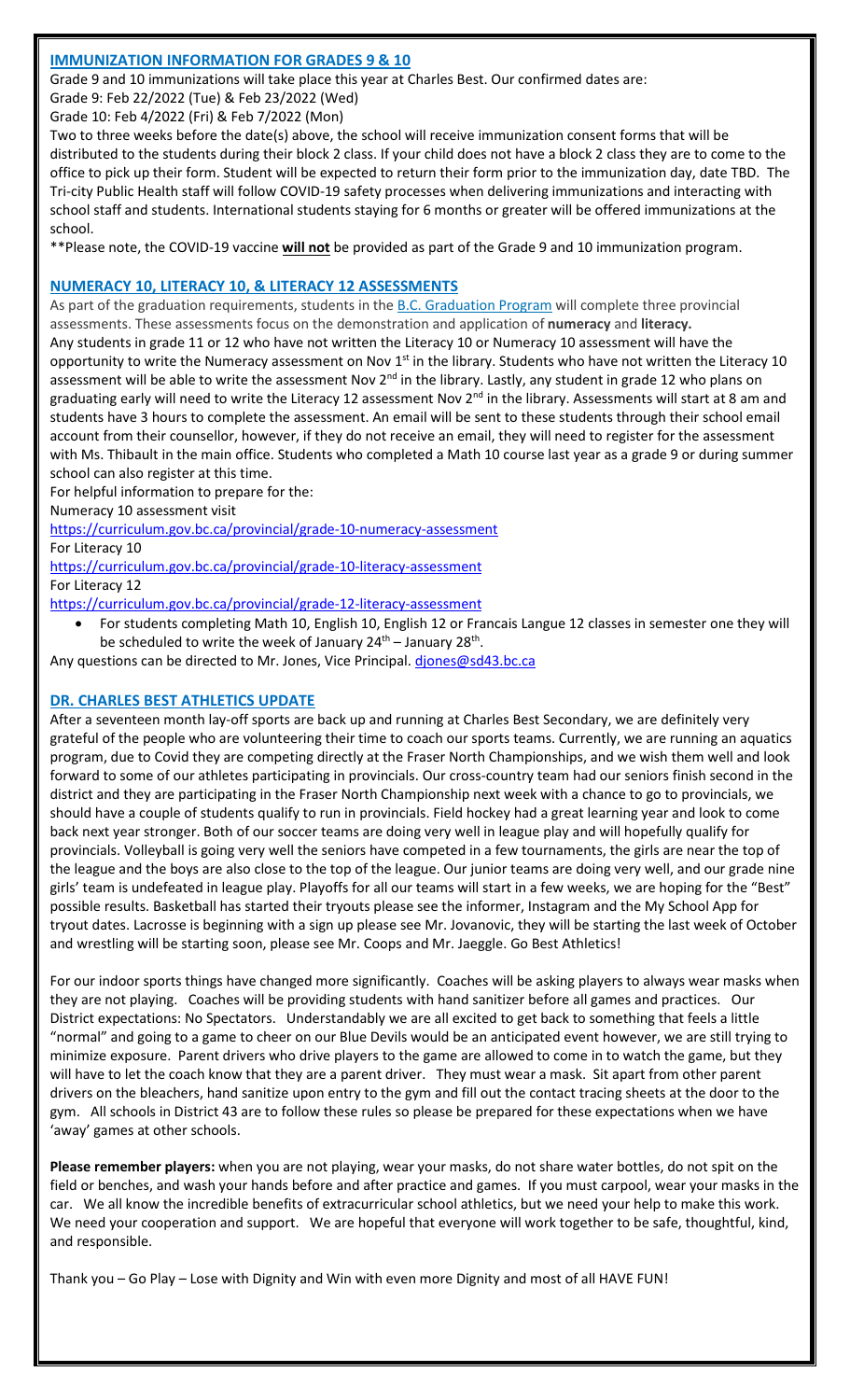# **DR. CHARLES BEST CLUBS – 2021-2022**

This year at Charles Best we have many teachers who are sponsoring over 20 extracurricular clubs that students can participate in. Although we will not be hosting our traditional "Club Day" we have posted club information TODAY on the exterior windows of the cafeteria and front entrance. Posters contain QR codes that students can scan to receive details about the sign-up process. We encourage your child to get involved and participate! More information can be found in the email attachment. Thank you!

#### **GRAD 2022**

We are planning for positive experiences for our graduating Class of 2022. We will make plans based on the hope that we can have a Dinner Dance and Commencement Ceremonies that comply with the District and Provincial Health guidelines. Let's all work towards this goal. Our plan at this point is to have the Dinner Dance at the Fairmont Hotel in Vancouver on Saturday June 11<sup>th</sup>. More information to follow.

Charles Best Grad Commencement Ceremony is planned at SFU this year on June 22/2022.

In order to participate in commencement all grads must purchase the Cap & Gown Fee \$60 and give your measurements in height and inches by going to the school website, Quick Links, Student Fees. All fees and any outstanding items such as lost library books, lost textbooks and Student Activity Fees must be clear by Dec. 31/2021. Due to Covid we must submit our order in early February, so we are guaranteed shipment early June. Don't miss out on this wonderful event. If you require more information, please email [mlynn@sd43.bc.ca](mailto:mlynn@sd43.bc.ca) regarding any fees, lost textbooks or payment plans. Congrats Class of 2022! <https://sd43.schoolcashonline.com/>

## **GRADUATION PHOTOS**

Please refer to emails sent to all Grade 12 parents on October  $6<sup>th</sup>$  and October 13<sup>th</sup>. Booking dates have been extended from October 21-30.

## **FUNDSCRIP GIFT CARDS AT CHARLES BEST**

Looking for a gift for Christmas, Birthdays, Anniversaries, team party, clubs, coaches, guest speakers, look no further! We have the fundraiser at Charles Best: Fundscrip Gift Cards. Buy cards for where you normally shop or dine (grocery stores, clothing, gas, restaurants, etc.) and our school will profit! You can buy cards online on our school's webpage under Quick Links, all purchases made by **the 25th of November** will be here at the school to pick up the first week of the December. Gift cards do not expire and they are COVID friendly.

There are also paper copies available in the office if you prefer to use cash or cheque. <https://sd43.schoolcashonline.com/Fee/Details/69841/108/False/True>

## **Dr. Charles Best Merchandise**

Due to COVID restrictions worldwide shipping times have increased significantly. As a result, our new merchandise has not yet gone on sale. Our grad wear as well as regular Best merchandise will be advertised soon! We will create an online store where you can select the merchandise and pay for the items you want and then pick them up from the Devil's Den (school store). Thank you for your patience.



## **MEDICAL ALERT FORMS**

**MEDICAL ALERT** forms can be found on the Dr. Charles Best website;

<http://www.sd43.bc.ca/school/charlesbest/Pages/default.aspx> under **Parents > Forms**. Please fill out, print and return these forms to the school no later than Friday, October 29, 2021.

## **SCHOOL FORMS**

School forms can be found and filled out through the Student Fee Portal (KEV). If you already have an account, please log in and complete the forms for each student. If you do not have an account please set one up by going to the following site<https://sd43.schoolcashonline.com/> and click "**Get Started Today**" or on the Charles best website <http://www.sd43.bc.ca/school/charlesbest/Pages/default.aspx> , under **Quick Links > Student Fees/eForms**. While you are on the site you can also pay for School Activity fees, Grade 12 fees, PAC donations, and Yearbook. Please fill out the "School Policies" form. If you are planning to volunteer or drive students, please complete the "Volunteer Application" and "Driver Application". An up to date Criminal Record check is also a requirement.

Please contact the office if you are unsure if your CRC is up to date.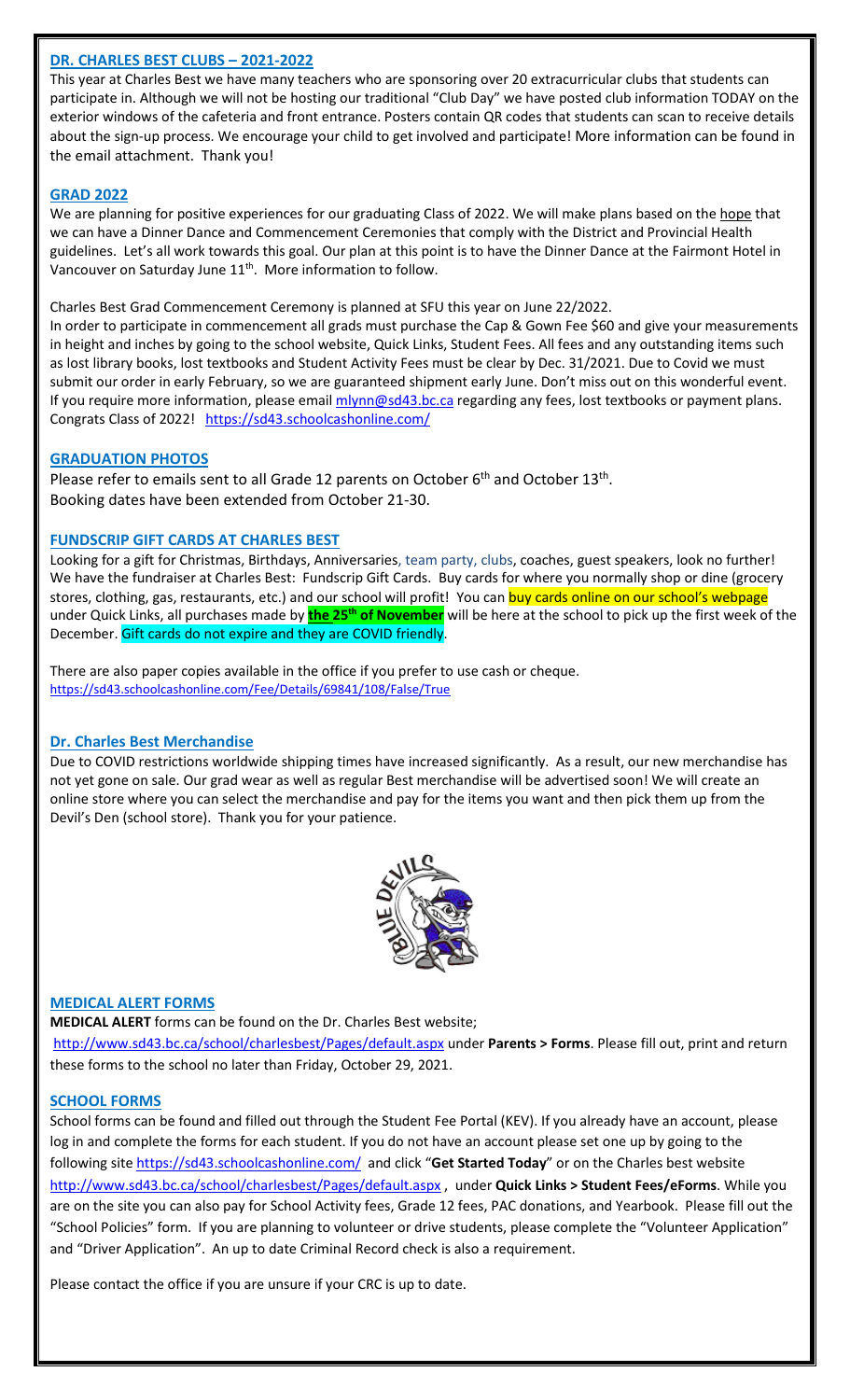# **TRAFFIC SAFETY AND PARKING**

Students, please use the new crosswalk and sidewalk that was installed at the end of the school year. For your safety, do not walk across the parking lot and across the roundabout.

Parents, please be aware that when dropping students off in the morning, vehicles are **not permitted** to stop at the West entrance roundabout. Also, please do not wait for your student in a lane way as you are blocking traffic.

#### **PAC CORNER**

**Upcoming Meetings:** - October 18 @ 7:30pm - General PAC meeting. All welcome Join Zoom Meeting <https://us02web.zoom.us/j/86384016854> Meeting ID: 863 8401 6854 - November 15 @ 7:30pm - General PAC meeting. All welcome, Zoom link to follow.

**PAC INFO** - The Best PAC now has our own website! Check it out and follow us on IG for regular updates:

- On the web: <https://bestpaccomms.wixsite.com/drcharlesbestpac>
- On Instagram: @charlesbestpac

**PAC DONATIONS** - This is an optional item available in your School Cash Online account. PAC donations are an important and easy way that parents can support their children and the school, by direct donation (donations of \$25 or more are eligible for a tax receipt). These donations fund items such as: scholarships, aftergrad, special events & speakers, sports equipment, club equipment and more. Your donations are very much appreciated! **Q? [bestpacsecretary@gmail.com](mailto:bestpacsecretary@gmail.com)**

**BEST GRAD 2022 Return-It Depot** - There is ONE EASY WAY (at all local Return-It Depots), to donate your refundable bottles & cans to benefit the Best Grad 2022 class:

-- Visit any of the local Return-It Express locations: Barnet Hwy & Falcon Dr. / Blue Mountain &

Ridgeway / Caribou Shopping Plaza, N. Road / Lougheed Hwy across from IKEA

-- Ensure your returnables are in CLEAR PLASTIC BAG(s).

-- At the kiosk, enter account/phone # "604-313-2056" (for Bg2022) and print the required number of labels.

-- Stick labels on bags, leave them to be sorted & counted. THANK YOU for your support!

**BEST GRAD 2022 NEUFELD FUNDRAISING -**Please support the Dr. Charles Best Secondary Grad Class of 2022 with our Neufeld Farms Fundraiser.

All funds raised will go towards the student's After Grad event

More information can be found in the email attachment. Thank you!

## **CONNECT WITH THE BEST CAREER CENTRE**

Here at Charles Best, we have an AMAZING resource for students and parents to find out about Post Secondary Events, Scholarships, as well as Financial Aid, Volunteer and Job Opportunities.

The Career Centre is also on Instagram using the following handle: [bestcareercentre](https://www.instagram.com/bestcareercentre?r=nametag)

Ms. Kaufmann is located on the main floor in the Tech Centre and is available from 9:00am – 3:00pm, M-F.

All grade 9-12 students are also invited to join the Career Centre on TEAMS (code gvymg1).

- **UPCOMING POST SECONDARY EVENTS AT A GLANCE:** (more details can be found on the Career Centre Website)
	- University of Toronto SD43 Presentation
	- Post Secondary Events for Indigenous Students: All about UBC, UBC Application Workshops, UBC Financial Aid
	- Bishops University Information
	- University of Alberta Virtual Open House
	- BCIT Electrical Engineering Information Session
	- BCIT in person tours and Information Session
	- Gairdner High School Symposium
	- SFU Faculty of Applied Science Information Session
	- SFU information session for SD43 students
	- SFU S.T.E.M. Speaker Series: Software Engineering
	- SFU Applied Sciences: Python for Date Science Program
	- UBC SD43 Presentation
	- UVIC SD43 Presentation
	- UVIC Parent Nights
	- Ryerson SD43 Presentation
	- Parents as Education and Career Coaches Session (popular event, sign up early)
	- The ArtPod application and scholarship workshop
	- Discover Trinity Western University
	- Studying Art in the U.S.
	- Women in S.T.E.M virtual event
	- RCMP Career Presentation